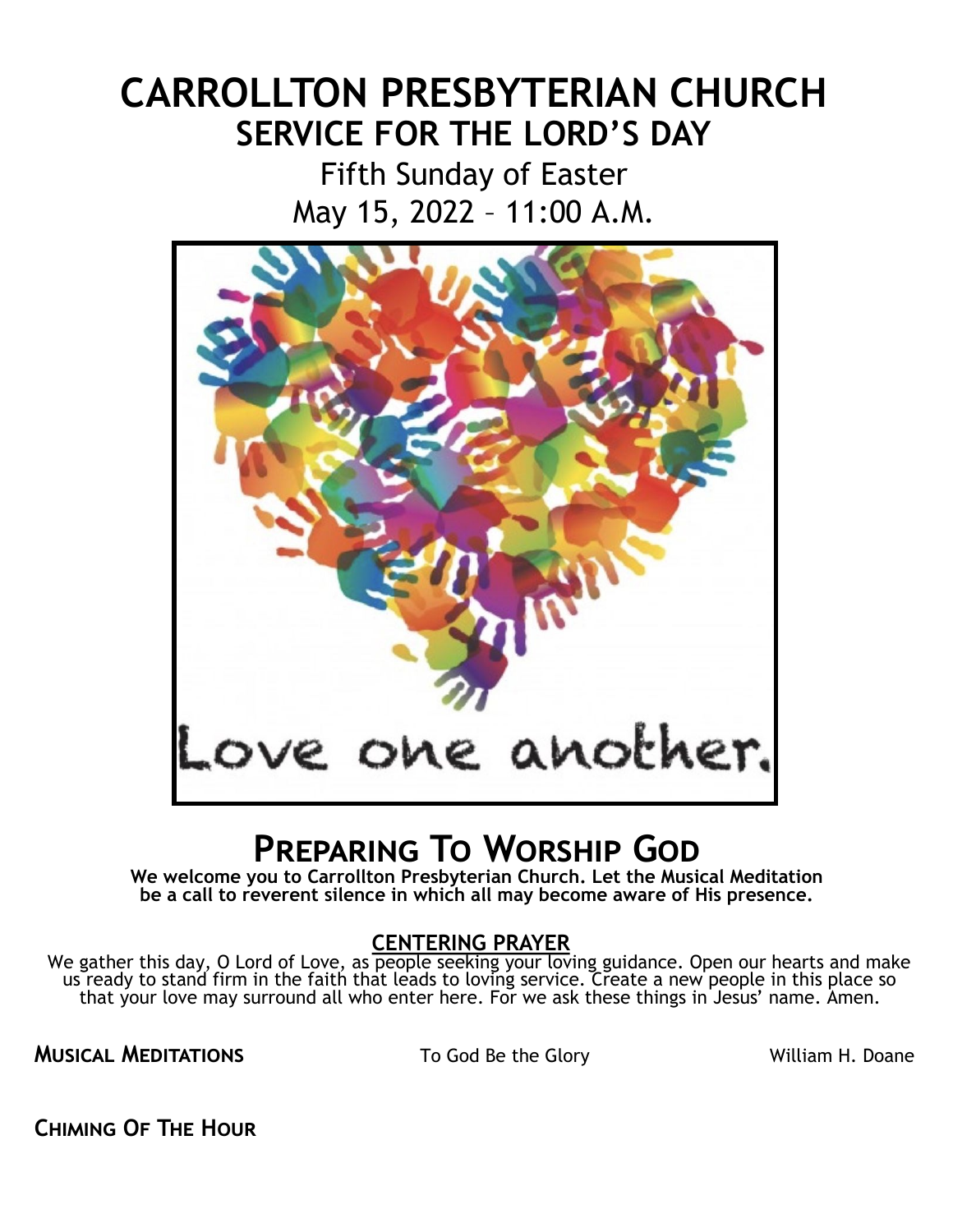## **Gathering Around God's Word**

#### **Opening Sentences** Mimi Gentry

This is the day that the Lord has made. **Let us rejoice and be glad in it!**

**WELCOME AND ANNOUNCEMENTS** Mimi Gentry

| <b>PRELUDE</b><br>Sweet Hour of Prayer                                                                                                              | Patricia Lou Harris |
|-----------------------------------------------------------------------------------------------------------------------------------------------------|---------------------|
| *Call To Worship                                                                                                                                    | Mimi Gentry         |
| Thank God because God is good, and God's love never quits<br>will tell the world, "God's love never quits!."                                        |                     |
| Far better to take refuge in God that to trust in people,                                                                                           |                     |
| was right on the cliff's-edge, ready to fall, when God grabbed me, and held me. I didn't die.<br>lived! And now I'm telling the world what God did. |                     |
| You're my God and I thank you. Oh, my God, I lift high your praise. I decorate your House with                                                      |                     |
| garlands and hang colored banners above the altar.<br>Thank God- God is so good! God's love never quits!                                            |                     |
| Praise the Lord!                                                                                                                                    |                     |
| The Lord's name be praised!                                                                                                                         |                     |

**\*Call To Confession Mimi Gentry** Because we are loved, we are called to turn to God in humility. We fall short of who God calls us to be, but we are never forsaken. In faith and with confidence as beloved children, let us confess our sin to God.

**\*HYMN For The Beauty of the Earth** GTG # 14

## **\*Prayer of Confession** Mimi Gentry

**Most merciful God, we confess that we have done wrong. You alone know how often we have sinned in wandering from your ways, in wasting your gifts, in forgetting your love. Have mercy on us, dear Lord, for we are ashamed and sorry for all we have done to dishonor You. Forgive our sins, and help us to live in your light, and walk in your ways, to the glory of your Name. Amen.**

#### \*ASSURANCE OF GOD<sup>'</sup>**s** GRACE **All and Secure 2011 Mimi Gentry**

Anyone who is in Christ is a new creation. The past is finished! It's gone! Everything has become new. Friends, know that you are forgiven and be at peace.

We believe the good news of the gospel: in Jesus Christ we are forgiven! Thanks be to God!

## **\*Passing OF THE PEACE** And the *Secondary Mimi Gentry* Mimi Gentry

Just as we have been forgiven in Christ, let us forgive and be at peace with one another, saying, "the peace of our Lord be with you." **And also with you!**

Let us share the peace of Christ with one another.

**\*Gloria Patri** GTG # 581 *Glory be to the Father, and to the Son, and to the Holy Ghost. As it was in the beginning, is now and ever shall be. World without end! A-men. A—men.*

## **Listening For God's Word**

## **PRAYER FOR ILLUMINATION PRAYER FOR ILLUMINATION**

## **FIRST SCRIPTURE READING** Acts 11:1-18 Pew Bible NT Page # 130

This is the Word of the Lord! **Thanks be to God!**

\*HYMN **\*Hymn** GTG # 288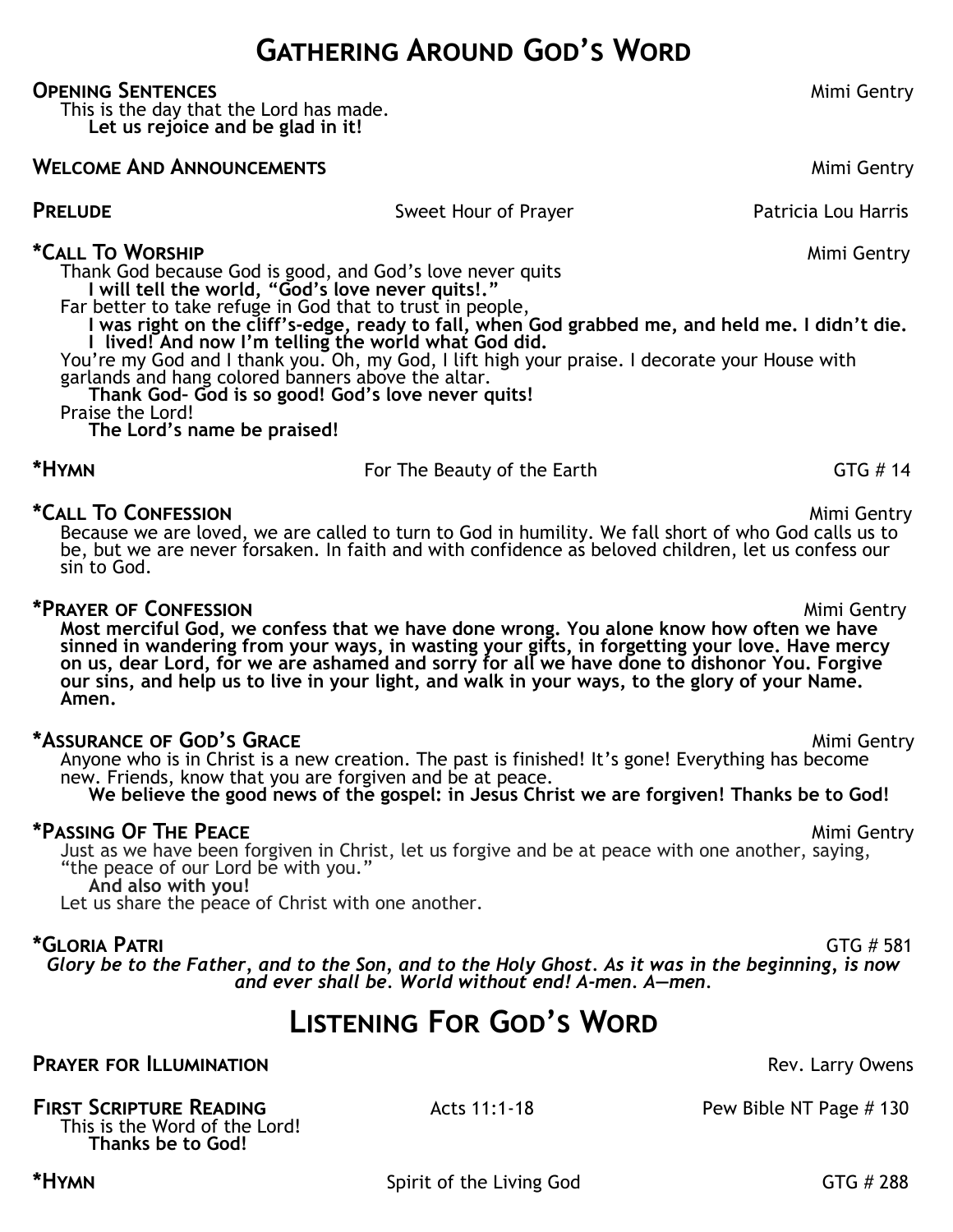**SECOND SCRIPTURE READING** John 13:31-38 Pew Bible NT Page # 108 This is the Word of the Lord!

**Thanks be to God!**

**SERMON Being God's Kind of People** Rev. Larry Owens

## **Responding To God's Word**

\*SPECIAL MUSIC **Alternative Contract Contract Contract Let Us Build A House** Marty Haugen Mimi Gentry accompanied by Bryant Hand

## **\*Affirmation Of Faith** Rev. Larry Owens

**We are certain that Jesus lives. He lives as God with us, touching all of human life with the presence of God. He lives as one of us with God. Because he shares our humanity and has bound us to himself in love, we have an advocate in the innermost life of God. We declare that Jesus is Lord. His resurrection is a decisive victory over the powers that deform and destroy human life. Yet his lordship is hidden. The world appears to be dominated by people and systems that do not acknowledge his rule. But his lordship is real. It demands our loyalty and sets us free from the fears of lesser lords who threaten us. We maintain that God rules in every sphere of life. Jesus is Lord! He has been Lord from the beginning. He will be Lord at the end. Even now he is Lord!**

## **PRAYERS OF THE PEOPLE AND THE LORD'S PRAYER <b>EXAMPLE 2008** Rev. Larry Owens

**Our Father, who art in heaven, hallowed be thy name. Thy Kingdom come, thy will be done, on earth as it is in heaven. Give us this day our daily bread, and forgive us our debts as we forgive our debtors. And lead us not into temptation, but deliver us from evil, for thine is the kingdom, and the power, and the glory forever. Amen.**

## **The Presentation of Our Tithes and Offerings**

In Luke's gospel, Jesus says, "give, and it will be given to you: good measure, pressed down, shaken together, and running over... For with the same measure that you use, it will be measured back to you." Jesus calls for us to give to his kingdom, and the beauty of His calling is that not only will our gift return to us, but our blessings will be abundant. Today, believe and have faith that when you give to God that your gift will return– pressed down, shaken together, and running over. Let us present our tithes and offerings.

**OFFERTORY** Something Beautiful William Gaither

**\*The Doxology** Praise God From Whom All Blessings Flow GTG # 606 *Praise God from whom all blessings flow. Praise God all creatures here below. Praise God above ye heavenly hosts. Praise Father, Son, and Holy Ghost. Amen.*

## **\*Prayer of Thanksgiving** Rev. Larry Owens

## **Following God Into The World**

| *HYMN                   | There's A Wideness in God's Mercy | GTG #435         |
|-------------------------|-----------------------------------|------------------|
| *CHARGE AND BENEDICTION |                                   | Rev. Larry Owens |

\*POSTLUDE **All Hail the Power of Jesus' Name** Nigel Williams **\*POSTLUDE**  The livestream does not end until the conclusion of the Postlude. Please refrain from talking until after the Postlude.

**\*** You are invited to stand, if able

**We are live streaming this service so people can join us wherever they are; therefore, your image may show up on our broadcast. Thanks to everyone who is viewing from home. You are as much a part of this service as anyone attending in person. You add power to our congregation's prayer and praise.**